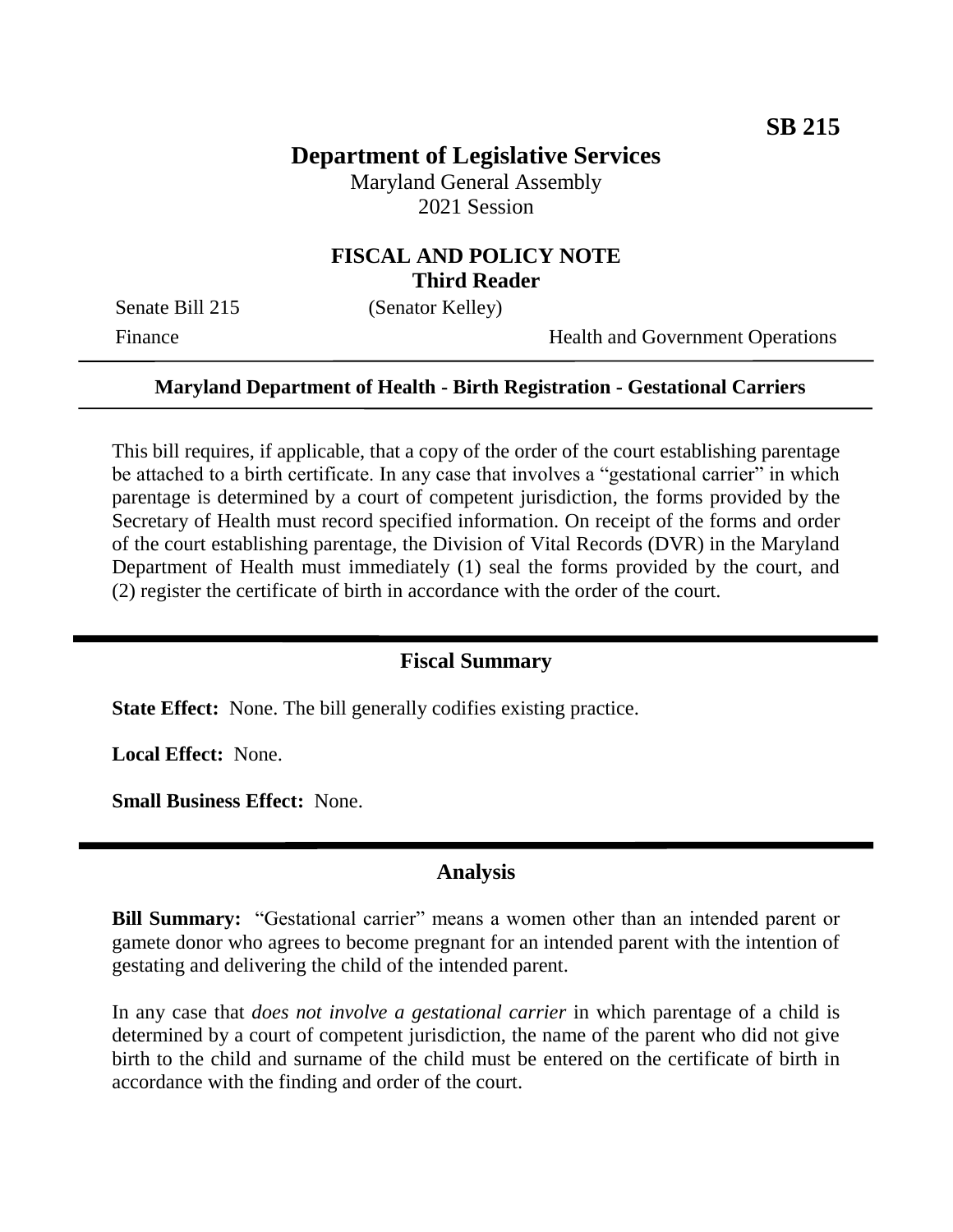In any case that *involves a gestational carrier* in which parentage is determined by a court of competent jurisdiction, the forms provided by the Secretary must record (1) an indication that the delivery of birth was by a gestational carrier; (2) the identity of the gestational carrier; (3) all relevant medical information regarding the gestational carrier and the delivery; and (4) information regarding the intended parents. An order of the court establishing parentage must be attached to the forms provided by the Secretary.

**Current Law:** Within five calendar days after a birth occurs in an institution, en route to the institution, or outside an institution with an attending clinician, the administrative head of the institution or the attending clinician (or their designee) must (1) prepare a birth certificate on a form provided by the Secretary; (2) secure required signatures on the certificate; and (3) file the certificate. The attending physician, physician assistant, nurse practitioner, nurse midwife, or attending clinician must provide the date of birth and medical information required.

When an individual who is not married gives birth to a child in an institution or outside an institution with an attending clinician, the administrative head of the institution or the attending clinician (or their designee) must (1) provide an opportunity for the child's parents to complete a standardized affidavit of parentage; (2) provide the mother written information prepared by the Child Support Administration concerning the benefits of having the parentage of the child established, including the availability of child support enforcement services; and (3) forward the completed affidavit to DVR. DVR must make the affidavits available to the parents, guardian of the child, or a child support enforcement agency upon request. The name of the child's other parent may not be entered on the certificate without an affidavit of parentage signed by the mother and the person to be named on the certificate as the other parent. If the parent who did not give birth to the child is not named on the certificate of birth, no other information about that parent may be entered on the certificate.

If the child's mother was married at the time of either the conception or birth or between conception and birth, the name of the mother's spouse must be entered on the certificate as the child's other parent.

**Additional Comments:** While there is no statute governing gestational carriers in the State or related records, DVR advises that, under current practice, the individual who gives birth to a child is automatically listed on the child's birth certificate. Once relevant forms and information regarding the baby's intended parentage are collected from the (1) institution where the baby was born; (2) individual who gave birth to the baby; and (3) baby's intended parents, DVR seals the original birth certificate and issues a new birth certificate listing the intended parents.